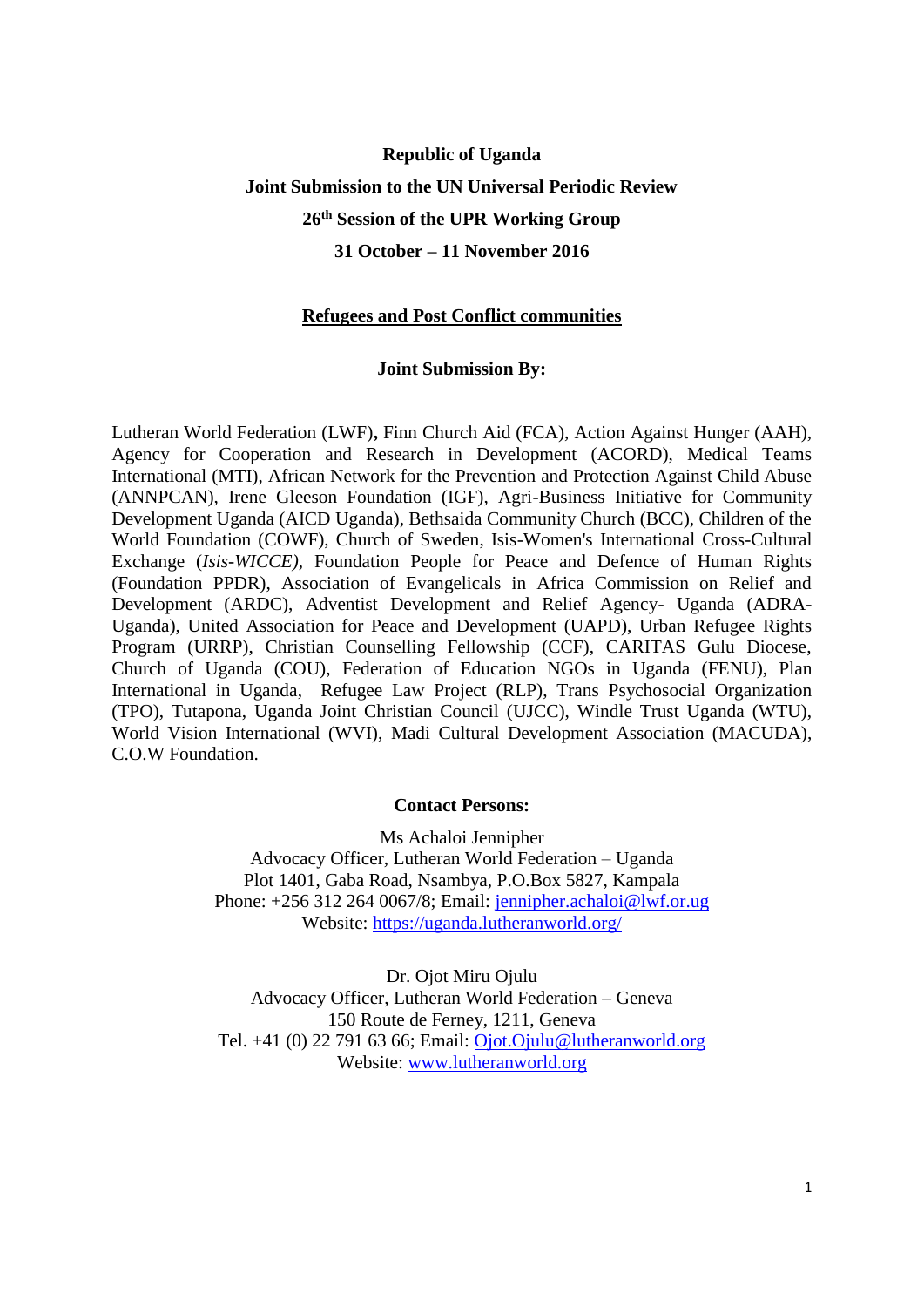## **Executive Summary**

- 1. The past five years (2011-2016) have witnessed the increased influx of refugees in Uganda. This is mainly caused by the instabilities around the Great Lakes region<sup>1</sup> and armed conflicts in East and Horn of Africa. Uganda is currently taking care of  $646,465$  refugees<sup>2</sup> both in refugee settlements and in urban areas. These comprise people fleeing violence and human rights abuses, mostly from South Sudan, Burundi and the Democratic Republic of Congo, who now found protection and safety in Uganda.<sup>3</sup> This number of refugees and asylum seekers makes Uganda the third largest refugee host country in Africa<sup>4</sup>. A number of refugee settlements have been established to accommodate these big numbers<sup>5</sup>. There are however some refugees who prefer to live independently outside the settlements and in urban areas popularly known as urban refugees. Notwithstanding that the government of Uganda has put in place various mechanisms that aim at meeting its international obligations on ensuring that the rights of refugees are better respected and protected in the last four years, a number of challenges still persist.
- 2. This submission is based on primary data collected through nationwide consultations and focus groups discussions carried out between January and February 2016. Sixteen consultative meetings and ten focus group discussions were held in the districts of Kampala, Pader, Kitgum, as well as Adjumani and Kamwenge refugee settlements with members representing refugee communities, former Internally Displaced Persons, and host communities. The input was generated from a total of 186 participants, of which 109 were women and 77 men. The submission also benefitted from relevant secondary sources, such as the past and current projects of LWF Uganda and all submitting organizations as well as reports of partner organizations such as the UN High Commissioner for Refugees, and various reports of government ministries, departments and agencies.
- 3. The key findings shed light on the situation of the rights of refugees and post conflict communities in Uganda, more generally, with particular attention on legal framework for refugees and asylum seekers, access to justice; the rights of children; right to education; rights of persons with disabilities; rights of women; and post conflict communities.

<sup>-</sup><sup>1</sup> Congolese refugees continuously arrive at Rwamwanja Refugee Settlement

[http://lwf.or.ug/index.php?option=com\\_content&view=article&id=110:congolese-refugees-continuously-arrive-at-rwamwanja-refugee](http://lwf.or.ug/index.php?option=com_content&view=article&id=110:congolese-refugees-continuously-arrive-at-rwamwanja-refugee-settlement&catid=42:news&Itemid=18)[settlement&catid=42:news&Itemid=18](http://lwf.or.ug/index.php?option=com_content&view=article&id=110:congolese-refugees-continuously-arrive-at-rwamwanja-refugee-settlement&catid=42:news&Itemid=18)

<sup>&</sup>lt;sup>2</sup> 2015 UNHCR country operations profile – Uganda Statistical Snapshot\* [http://www.unhcr.org/cgi](http://www.unhcr.org/cgi-bin/texis/vtx/page?page=49e483c06&submit=GO)[bin/texis/vtx/page?page=49e483c06&submit=GO](http://www.unhcr.org/cgi-bin/texis/vtx/page?page=49e483c06&submit=GO)

<sup>3</sup> <http://www.opm.go.ug/departments/department-of-disaster-preparedness-management-refugees/department-of-refugees.html>

<sup>&</sup>lt;sup>4</sup> Uganda hosts record 500,000 refugees and asylum-seekers Available at [www.unhcr.org/567414b26.html](http://www.unhcr.org/567414b26.html)

<sup>5</sup> 2015 UNHCR country operations profile – Ugand[a http://www.unhcr.org/pages/49e483c06.html](http://www.unhcr.org/pages/49e483c06.html)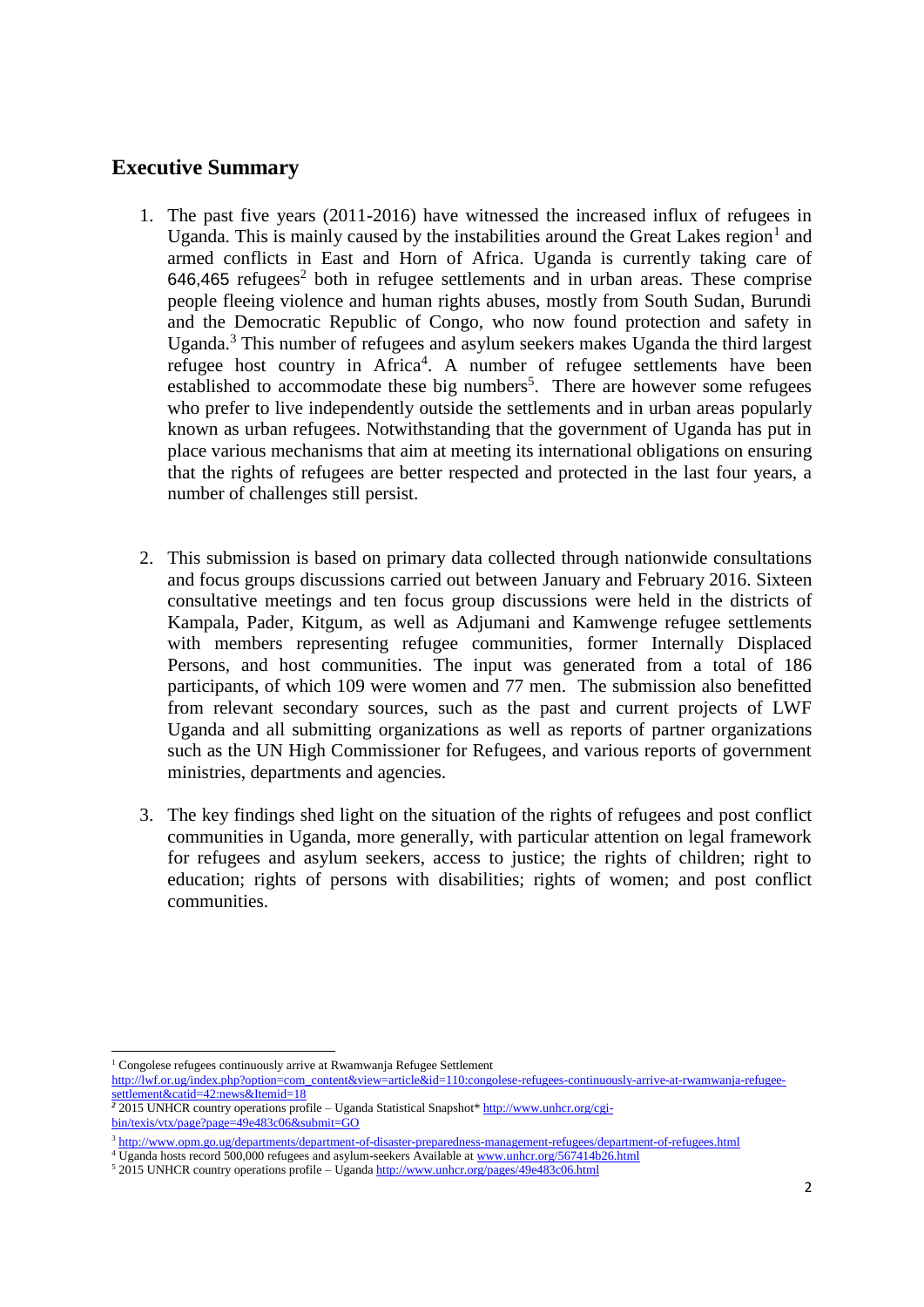## **1. Legal Framework and human rights issues for Refugees and Asylum seekers**

- 4. The government of Uganda enacted a refugee legal and policy framework<sup>6</sup> which actors have described as facilitative<sup>7</sup>. This includes its ability to facilitate the enjoyment of human rights by refugees. To facilitate the implementation of the refugee legal and policy framework, the government of Uganda established under the Office of the Prime Minister (OPM), the Directorate of Refugees, which works as the official government lead agency concerning various refugee issues. The Directorate works in conjunction with the United Nations High Commissioner for Refugees (UNHCR) and other partners.
- 5. Whereas there are several players working to ensure that refugees in Uganda are accorded a smooth entry, both refugees and asylum seekers noted that the determination process is tedious and elaborate. Notwithstanding that the government of Uganda has established various registrations and reception centers the registration and verification exercise is tainted with some flaws which constitute serious delays and structural limitations making services inaccessible to the refugees or applicants.
- 6. Each registered household is issued with a Temporary Asylum seeker attestation which is renewable after three months from the date of issue and thereafter every month until a decision on the asylum application is made by the Refugee Eligibility Committee. <sup>8</sup> This process negatively affects the refugees' livelihood in as far as planning and seeking work is concerned, making many of the applicants waiting for over two years without being notified about the process or result of their application. The effect of this is asylum applicants face continued and unabated arrest, detention and in certain circumstances compulsory deportation especially those found without legal documentation.
- 7. While the government of Uganda has permitted some refugees to settle in places of their preferred choice, various services and amenities have not been extended to them as it is a policy of the government of Uganda to promote sustainable rural refugee settlements. This is reinforced by restricting assistance to basic needs (food, shelter, health care, education) only to rural settlements. The above policy is noted to be discriminatory to urban refugees, as it does not consider them in the provision of services to meet their basic human rights. Many for that reason continue to struggle daily trying to meet their basic needs.<sup>9</sup> This indirect discrimination is caused by structural impediments, over-reliance on settlements as the mainstay of refugee

<sup>6</sup>Refugees Act No. 26 of 2006 available at [www.ilo.org/dyn/natlex/docs/ELECTRONIC/88109/100647/F565203603/UGA88109.pdf](http://www.ilo.org/dyn/natlex/docs/ELECTRONIC/88109/100647/F565203603/UGA88109.pdf) <sup>7</sup> Uganda's progressive Refugee Act becomes operational available at<http://www.unhcr.org/4a3f9e076.html>

<sup>8</sup> <http://www.opm.go.ug/departments/department-of-disaster-preparedness-management-refugees/department-of-refugees.html>

<sup>9</sup> Uganda: Urban Refugees Struggle to Survive<http://allafrica.com/stories/200806250107.html>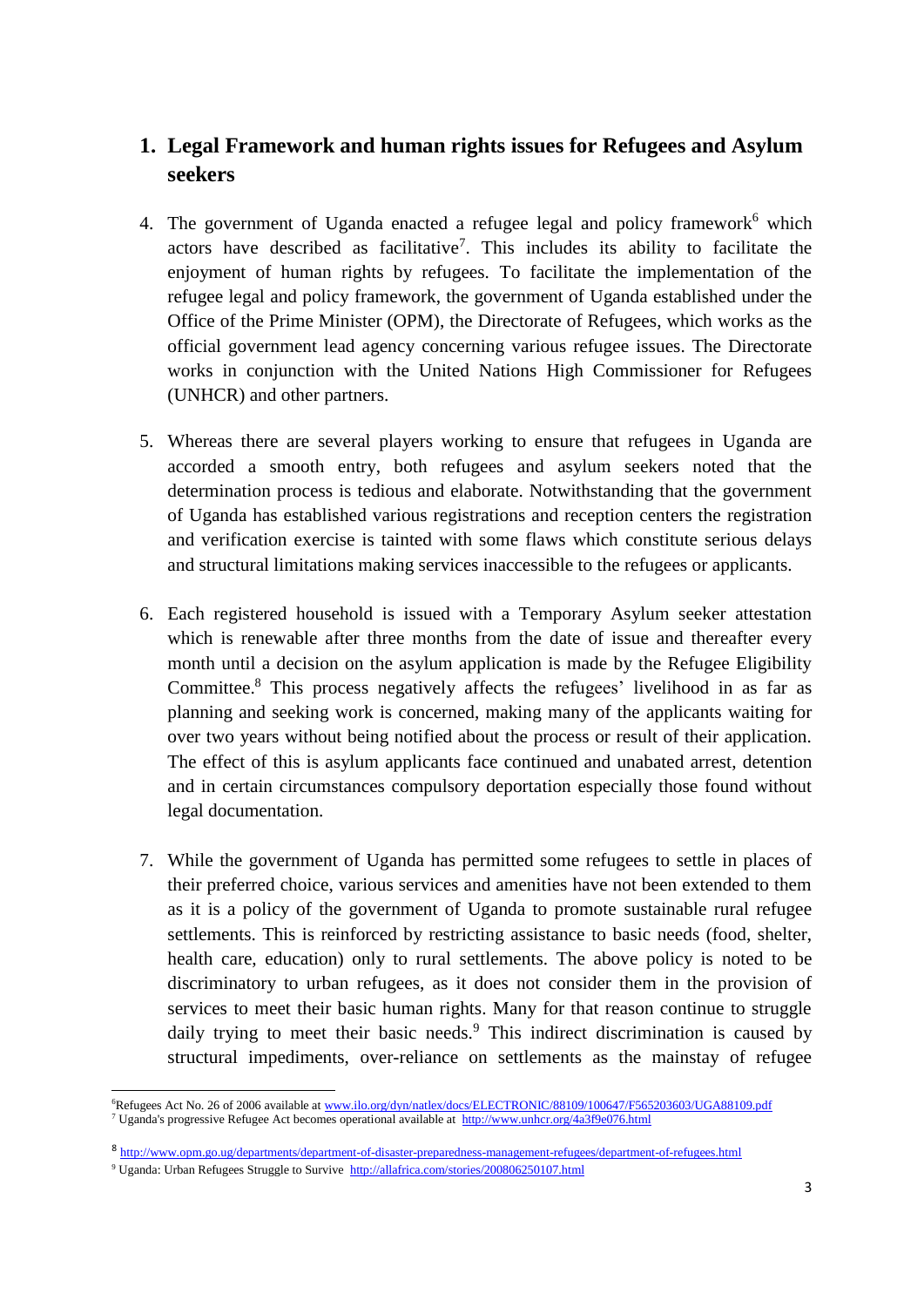protection and assistance has hindered the broader involvement of municipal authorities in responding to protection and assistance needs of refugees in urban areas $10$ 

- 8. There are also gaps in the registration of new born children. Whereas it is of right that all children born must obtain birth registration certificates, children born outside health centers find challenges in not only having their births registered, but also in being included in the family's/ parents attestation. Notwithstanding that it is the sole mandate of the government of Uganda to register new born children (including refugee children) there have been reports among refugees of authorities exercising discretion to the detriment of the refugee family to include the new born children on the family`s attestation. This gap has had negative implications to the family from missing appropriate food ratios (especially those living in settlements) to other benefits that accrue to the family. This is exacerbated further in situations where children without birth certificates and whose age is difficult to prove become vulnerable to abuses such as defilement, trafficking, and recruitment into the worst forms of child labor. Without proof of age, children can be married off early and perpetuators of abuse cannot be pinned. <sup>11</sup>
- 9. Uganda has been applauded for having one of the best inclusive legal and policy frameworks governing refugees in Africa. Enacted in 2006, the Refugee Act provides for the rights of refugees and asylum seekers. There is still however a gap in the law as it does not specifically dispense of the requirement of work permits. A number of urban refugees reported being treated as aliens in accessing work. Currently, refugees` access to work is limited as some employers require them to obtain work permits which are costly to acquire. While the self-reliance strategy in rural refugee settlements, requires settlement based refugees to cultivate plots of land in order to sustain themselves, it does not consider urban refugees in as far as no land is allocated to them leaving many on the fringes of exploitation while looking for work.

#### **Recommendations to the Government of the Republic of Uganda:**

- a. Speed up the registration and verification process of asylum seeker applications to formally determine their status within three months of application.
- b. Undertake strategies aimed at increasing and extending assistance to urban refugees, in particular increased access to basic services including employment, health care and educational opportunities.
- c. Ensure that the process of deporting rejected asylum seeking applicants is in a manner that does not violate international standards.

<sup>10</sup> To be or not to be: Urban refugees in Kampal[a http://www.urbanafrica.net/resources/urban-refugees-kampala/](http://www.urbanafrica.net/resources/urban-refugees-kampala/)

<sup>&</sup>lt;sup>11</sup> Yiga Deo 2010 An Assessment of Child Protection Systems in Uganda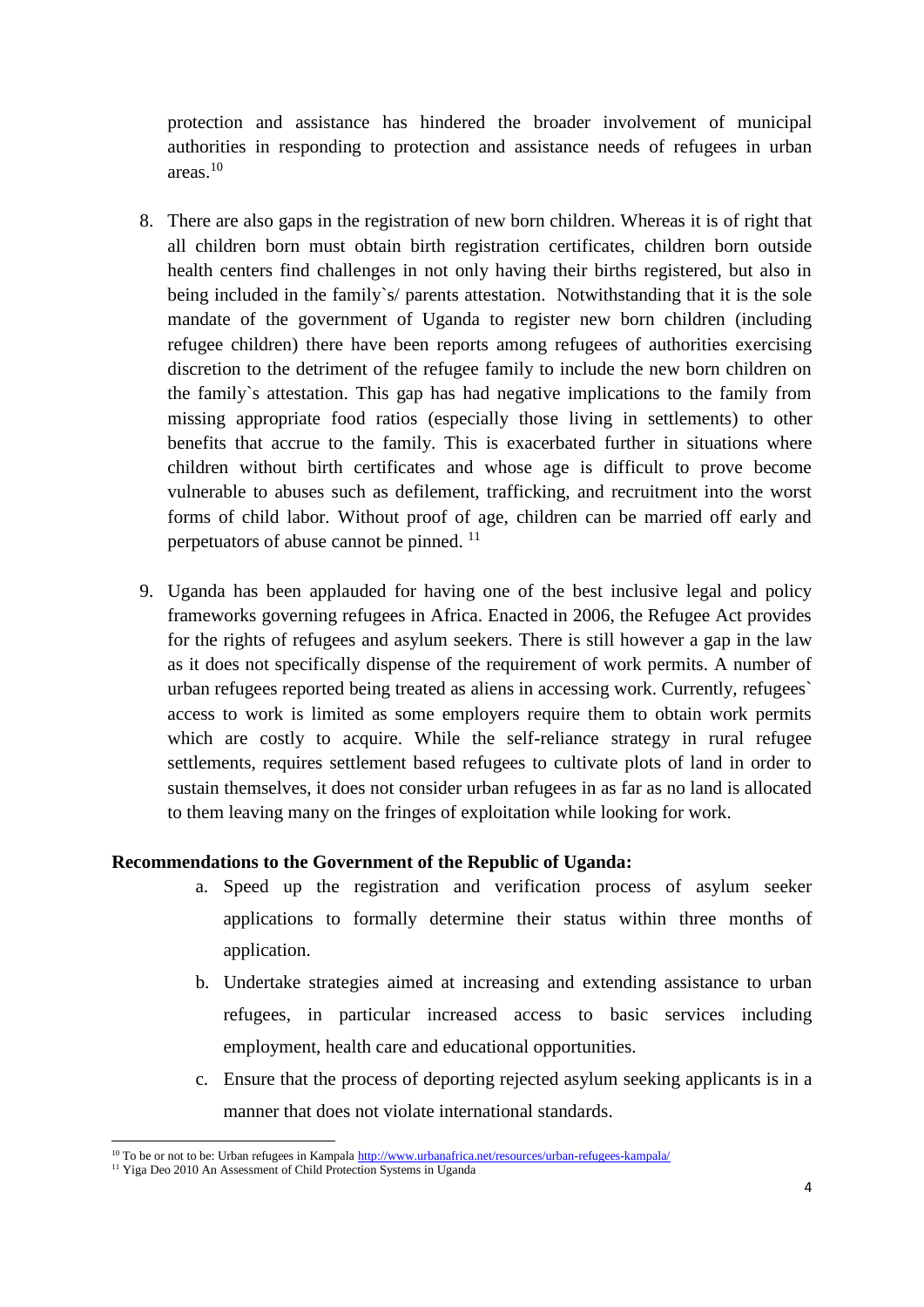- d. Commence periodic monitoring and verification exercises to ensure all refugees in the various settlements are registered to access basic services.
- e. Expedite the process of ratifying and subsequently domesticating The Hague Convention on Inter Country Adoption to protect child refugees from being exploited through scam adoption processes.

## **2. Access to Justice**

- 10. Both adult refugees and children in contact or conflict with the law due to mainly ignorance of the law, find various challenges in accessing justice. The result: many refugees prefer to settle disputes using various traditional mechanisms and through fines which are nevertheless illegal in Uganda`s context especially as regards criminal offences. Those who seek to use the legal justice system are faced with long distances between the settlements and the law courts which makes physical access to justice unattainable as many cannot afford transport to the courts, or even follow up on their complaints or cases as and whenever they are due for hearing in court. The result has been many refugees being denied justice.
- 11. Many children have ended up sharing cells with adult suspects at police posts due to the poor pre-trial detention facilities and the lack of access to legal representation that are child friendly. This coupled with the absence of the family and children's court in close proximity within the settlements (including absence of remand homes in the regions) exposes children in conflict with the law to many hardships.

#### **Recommendations to the Government of the Republic of Uganda:**

- a. Establish separate holding centers and remand homes for children in conflict with the law within the settlements and the different regions.
- b. Ensure children attain access to justice in a quick and efficient way, including undertaking trainings for staff that handle children in conflict with the law, in child protection mechanisms.
- c. Establish and fully equip a family and children`s court in every refugee settlement.
- d. Undertake continuous legal awareness among refugees to curb ignorance of the law among refugees.
- e. Provide legal representation and court interpreters for refugees in conflict with the law.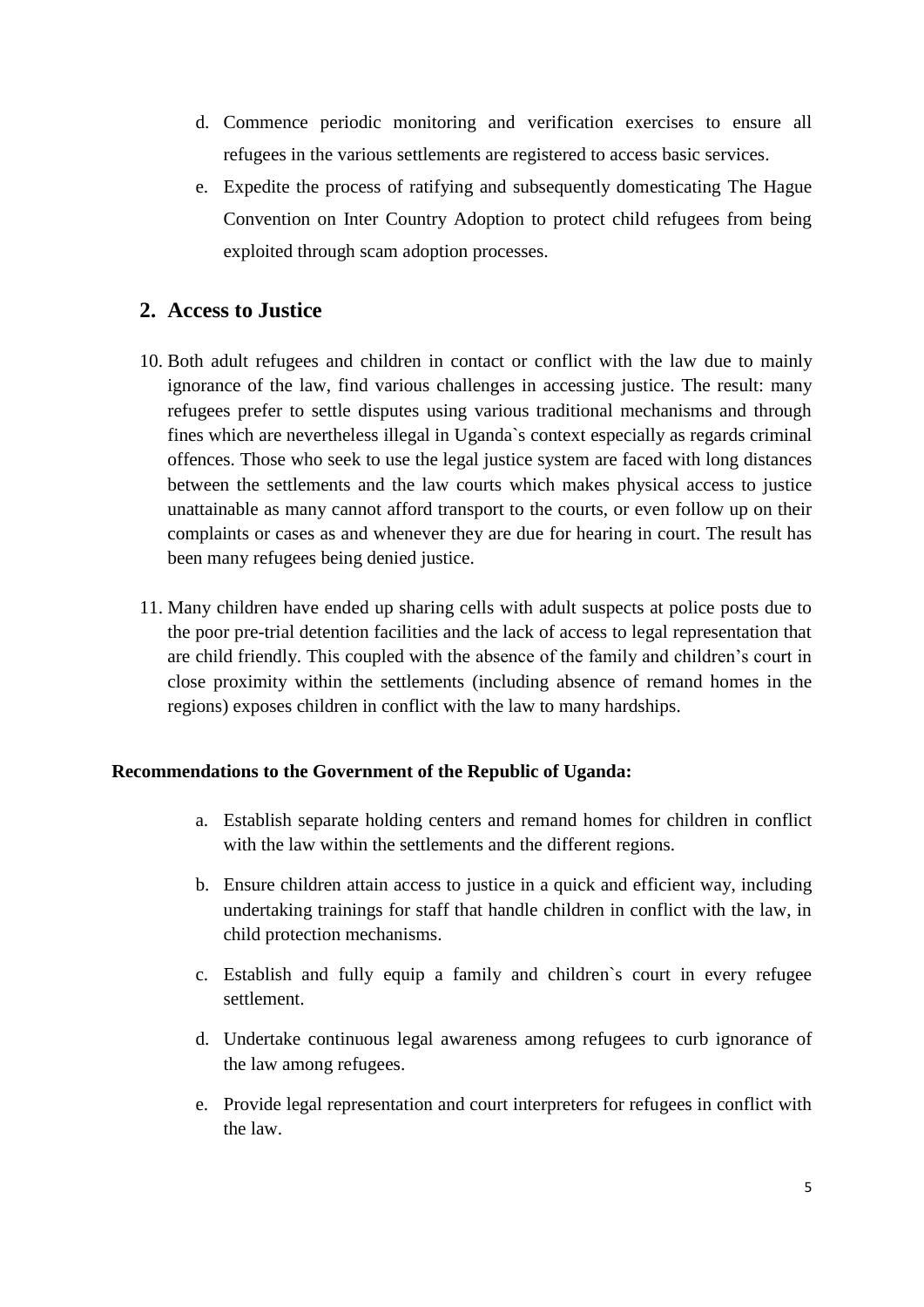### **3. Rights of Children**

- 12. LWF Uganda and the submitting organizations applaud the work so far done by the government of Uganda to ensure that all children in refugee settlements exercise their full rights. Interventions have mainly taken the form of ensuring that the right to education is fully realized<sup>12</sup>. The submitting partners however note with concern that there still exist other commitments towards the two Optional Protocols<sup>13</sup> that are yet to be domesticated as well as the ratification of the Hague Convention on Inter Country Adoption.
- 13. Government interventions to support vulnerable families and households are enshrined within the Social Sector Investment and Development Plan (SIDP). Through the SDIP, the government seeks to enhance the capacity of the people and protection of the vulnerable by instituting effective support programs for Orphans and Vulnerable Children (OVCs) and children in vulnerable families. The implementation of the OVC policy and its attendant Strategic Program Plan of Investment has also contributed to reaching out to children without parental care. Despite these efforts, little or no formal interventions, if any have been directed to child headed families or unaccompanied minors in the refugee settlements. Many on attaining the age of 18 years or before attaining the age drop out of school to look after their siblings.
- 14. The government of Uganda is applauded for establishing reception, shelter and feeding centers specifically for unaccompanied minors and orphans within the refugee settlements.<sup>14</sup> Whereas these centers provide shelter and act as a home for the unaccompanied minors, many of the minors upon attaining the age of 18 years notwithstanding that they are still in school are often transferred into their own homes, thus increasing the number of child headed families. This exposes the said children to various challenges including dropping out of school, sexual abuse, fending for the family among others.
- 15. Urban refugee children continue to face peculiar challenges. Services like access to education, access to health facilities have continued to elude them. This is especially due to their societal status as urban poor. Many live with their families in abject poverty; equally face discrimination at various service centers due to language barriers, lack of identification and income inequality. The monetization of many of the urban services has left urban refugees in destitution as many cannot afford the subsidized primary education as well as health services yet little has been done to

 12 LWF Uganda applauds the commitment shown by the government of Uganda through the ratification of a host of child related covenants and instruments including The African Charter on the Rights and Welfare of the Child, The ILO Convention 182 and 138, the Optional protocols to the UNCRC, the Convention on the rights of Persons with Disabilities and its protocol, CEDAW, among others <sup>13</sup> The Optional Protocol to the Convention on the Rights of the Child on the sale of children, child prostitution and child pornography and the PO-CRC-CAC

<sup>&</sup>lt;sup>14</sup> LWF; A new family for orphans of conflict available a[t https://www.lutheranworld.org/news/new-family-orphans-conflict](https://www.lutheranworld.org/news/new-family-orphans-conflict)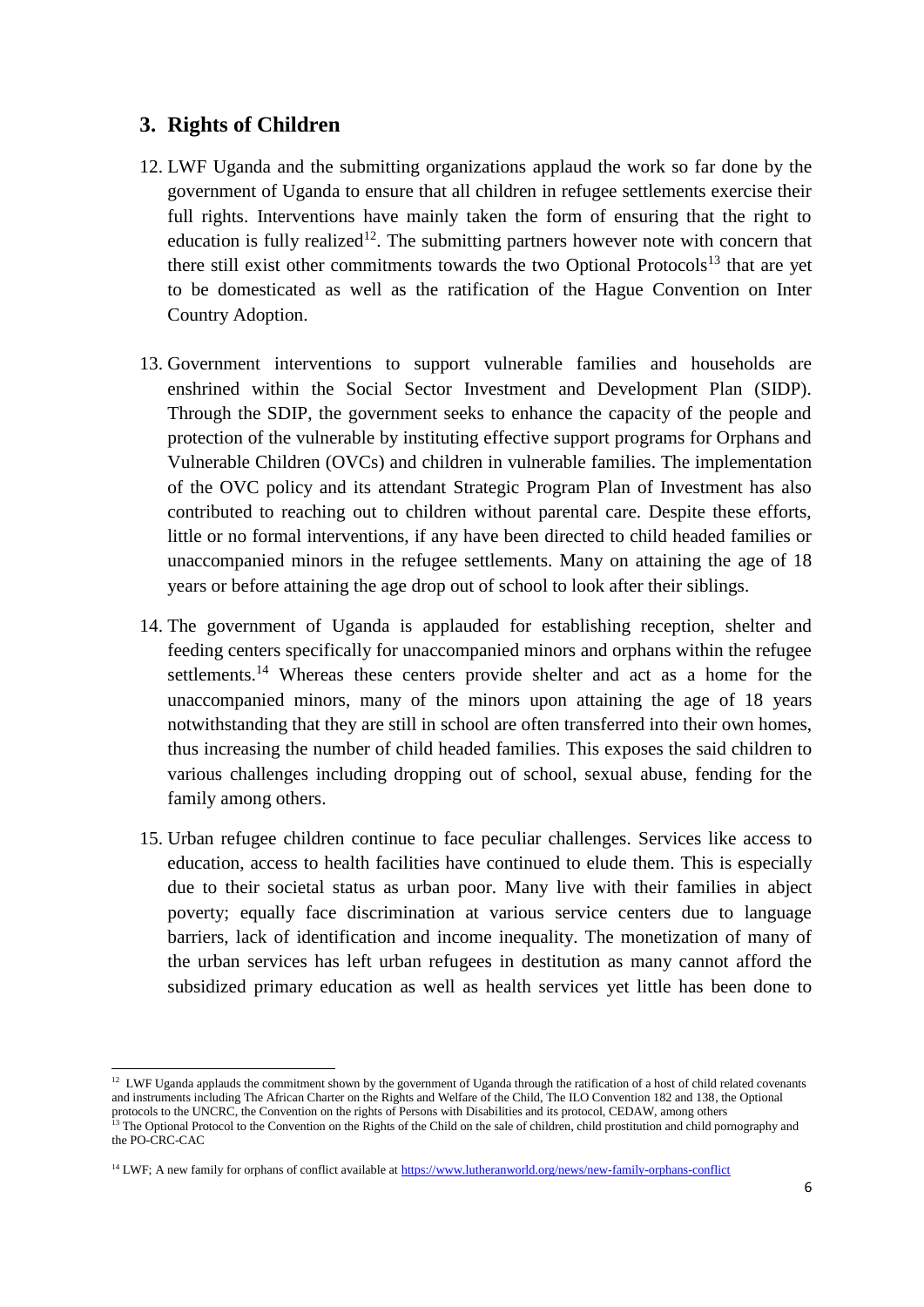address these issues, in spite of their broad implications for especially urban refugee children.<sup>15</sup>

#### **Recommendations to the Government of the Republic of Uganda:**

- a. Urgently ratifying the Optional Protocol to the Convention on the Rights of the Child on the sale of children, child prostitution and child pornography and the Optional Protocol to the Convention on the Right of the Child on the Involvement of Children in Armed Conflict (OP-CRC-CAC).
- b. Institute a comprehensive policy framework supported by adequate financing of the Birth Registration Bureau to engender a sustainable birth and death registration program in refugee settlements that shall be able to record children born outside health centers with ease and free of charge.
- c. Put in place measures directed to protect and support child headed families and unaccompanied minors in the refugee settlements.
- d. Integrate urban refugee children in programs that guarantee access to basic services like education, health among others

## **4. Right to Education**

-

- 16. The submitting stakeholders applaud the efforts by the government of Uganda in putting in place measures to ensure that all children in Uganda including refugee children access education.<sup>16</sup> These efforts aim at ensuring that the child`s right to quality education is met. This has been achieved through a number of ways including making early learning compulsory and free, provision of child protection officers concerned with child affairs at the various administrative levels including in refugee settlements and centers. The government has also developed policies such as the Universal Primary Education and universal secondary education to guarantee the child`s right to education. However major challenges still exist in ensuring that all children in the refugee settlements attain the best form of education. Major challenges include congestion in classes due to the high teacher/pupil ratio standing at 1:81; the deteriorating quality of education; the lack of inclusive education for children with disabilities among others. All these issues/ challenges need to be addressed to ensure that refugee children attain the best quality elementary education.
- 17. The recruitment of and inclusion of refugee teachers has helped to bridge the various indirect and invisible gaps to ensure that refugee children continue with school.

<sup>&</sup>lt;sup>15</sup> URBAN REFUGEE EDUCATION IN UGANDA: A solution from the non-formal education sector sites.harvard.edu/fs/docs/icb.topic1203150.files/Panel%204%20-

<sup>%20</sup>Not%20Business%20As%20Usual/80828217\_50865568\_\_10865557\_Uganda\_UrbanRefugees\_Policy.pdf

<sup>&</sup>lt;sup>16</sup> LWF: A new family for orphans of conflict available a[t https://www.lutheranworld.org/news/new-family-orphans-conflict](https://www.lutheranworld.org/news/new-family-orphans-conflict)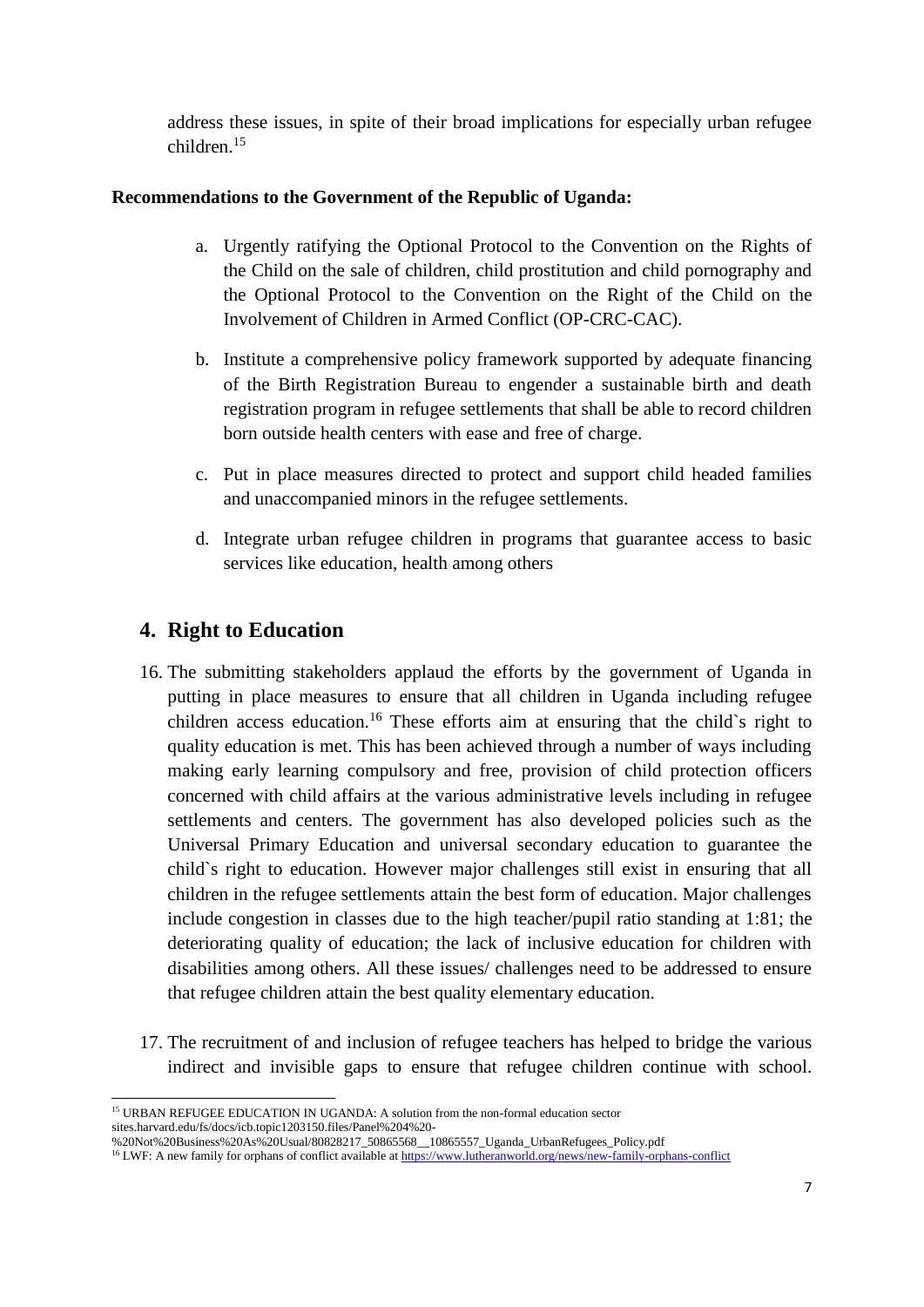However, there is indirect discrimination of remuneration between refugee teachers and Ugandan nationals. Other concerns and challenges include the escalating high school dropout rates, the deteriorating quality of education, the lack of transitions (pre-year) for refugees joining Ugandan schools and children joining secondary schools. These ought to be addressed to ensure that all refugee children attain their right to education.

18. Notwithstanding the existence of an enabling legal and policy framework that ensures access to education, refugee children in particular still face various legal and structural impediments in attaining access to higher education. The legal guarantees to the right to education accorded to refugees limits the extent of its exercise to only primary education. This is notwithstanding that the government of Uganda has passed a policy that offers free secondary/higher education. This does not take into consideration the plight and position of refugees. Many of the children come from families burdened with abject poverty, whose parents can neither afford the high costs of secondary education nor afford vocational training. This has fundamentally curtailed their right to education and constitutes a continued denial of access to higher education for refugee children. Such policy is not only discriminatory but also contrary to Uganda`s developmental educational goals as a whole.

#### **Recommendations to the Government of the Republic of Uganda:**

- a. Amend education policies to guarantee the access to higher secondary education by child refugees.
- b. Construct and equip vocational and higher learning schools in the refugee settlements to enable all children equal access to education like their counterparts including children with disability impairments.
- c. Enact and institute an absolutely free education policy that eliminates indirect costs of school education for refugees like school uniforms, school meals among others.
- d. Address the indirect discrimination faced by refugee teachers in remuneration.

## **5. Rights of Persons/Children with disabilities**

19. Uganda has ratified and domesticated the Convention on the Rights of Persons with Disabilities (CRPD). It does not however recognize the legal capacity of persons with mental disabilities as stipulated in the CRPD. The 1995 Constitution of Uganda and other statutory provisions allow indirect discrimination based on mental disability, for example, as criteria for removal from public office. Refugee communities equally continue to discriminate against persons with mental disabilities based on their cultural beliefs and superstitions. The effect has been the continued illegal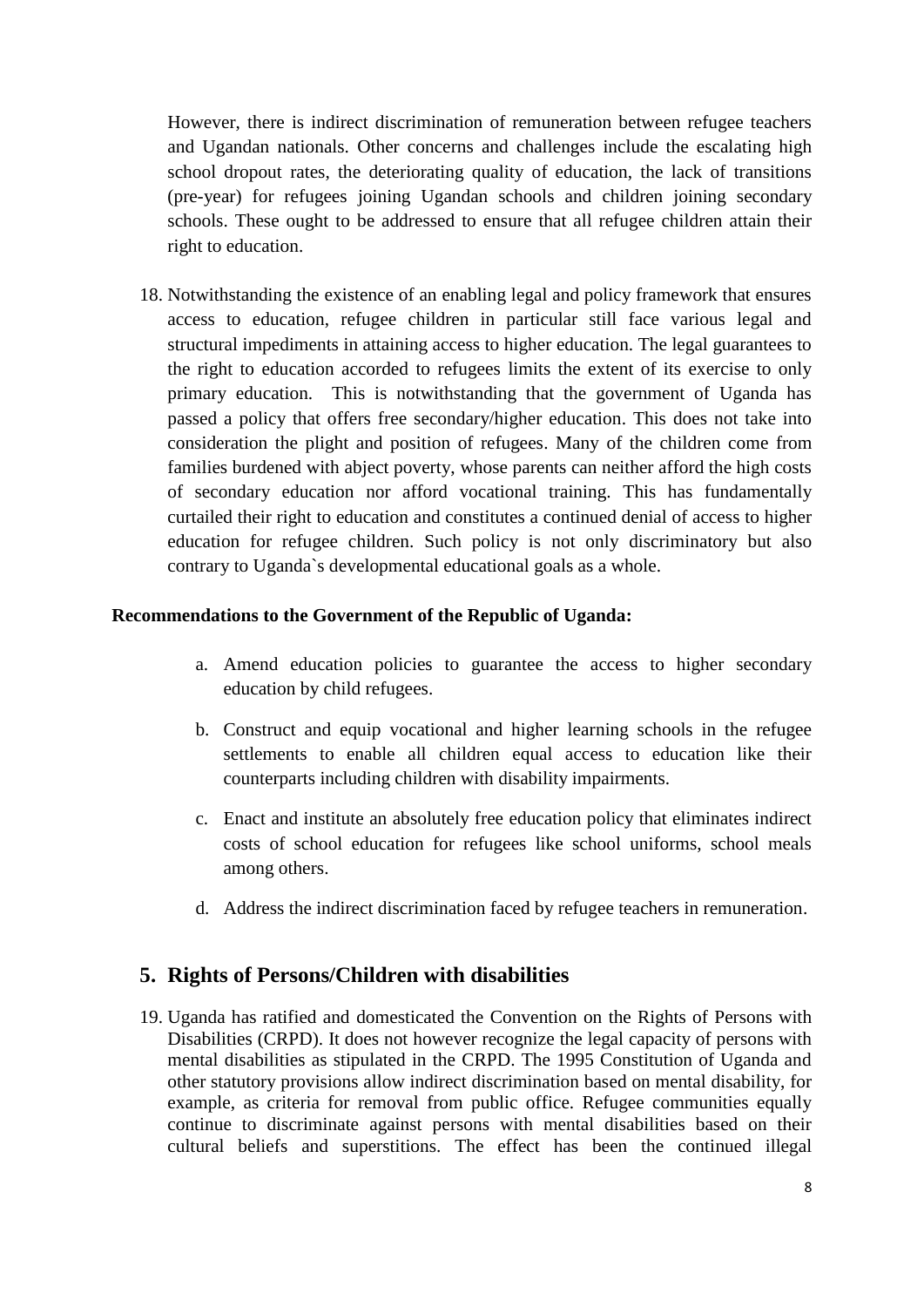incarceration and confinement of such persons in homes, tied on trees, denied shelter and food, among others.

20. The total population of children between the ages of 0-17 living with disabilities in Uganda is estimated at  $205,000^{17}$  representing two percent of all children. Children with multiple disabilities including those in refugee settlements who lack the necessary support from their parents and guardians. This is attributed to limited knowledge and skills by parents to look after children and persons with disabilities especially to enable them in learning. The situation is exacerbated by the lack of or inadequate physiotherapists at the health centers to assist such children to cope under such conditions. Like at the health centers, notwithstanding that the government of Uganda promotes inclusive education, many schools have no special needs teachers. Coupled with the above, there are limited teaching aids for the visually impaired students/ pupils and hardly any materials for other disabilities. The curriculum design does also not consider the specific needs of children with mental disabilities and children with hearing impairment among others. This situation does not facilitate a child friendly environment. Instead it promotes increased school dropout rates for Children with Disabilities.

#### **Recommendations to the Government of the Republic of Uganda:**

- a. Promote affirmative action for children/ students with disabilities to enable access quality education.
- b. Recruit at least 5 special needs teachers in each primary and secondary school to provide access to education for all children with special needs.
- c. Recruit at least 1 physiotherapist in each lower health units and the settlement centers to support children/persons with multiple disabilities.
- d. Speed up the process of amending the Mental Health Act in order to improve on the lives of persons with mental disabilities taking into consideration the fundamental rights and freedoms alluded to in the CRPD.

### **6. Rights of Women**

**21.** Uganda has ratified and domesticated all major treaties protecting women's rights. The rights are however not fully protected. The full realization of women`s rights has been hampered by some cultural and traditional practices among the refugee communities. At the national level, the 1995 Uganda Constitution protects and guarantees a wide range of human rights including women's right to equality and freedom from discrimination and economic rights among others. The constitution under Article 33(6) outlaws any 'laws, customs or traditions which are against the dignity, welfare or interest of women'. However, customary laws and practices have continued to exist side by side largely due to the lack of political will to confront issues of inequality and discrimination in a holistic and comprehensive manner.

 $\overline{a}$ <sup>17</sup> UBOS 2006 cited in SOS, 2008, MGLSD OVC Status Report June 2010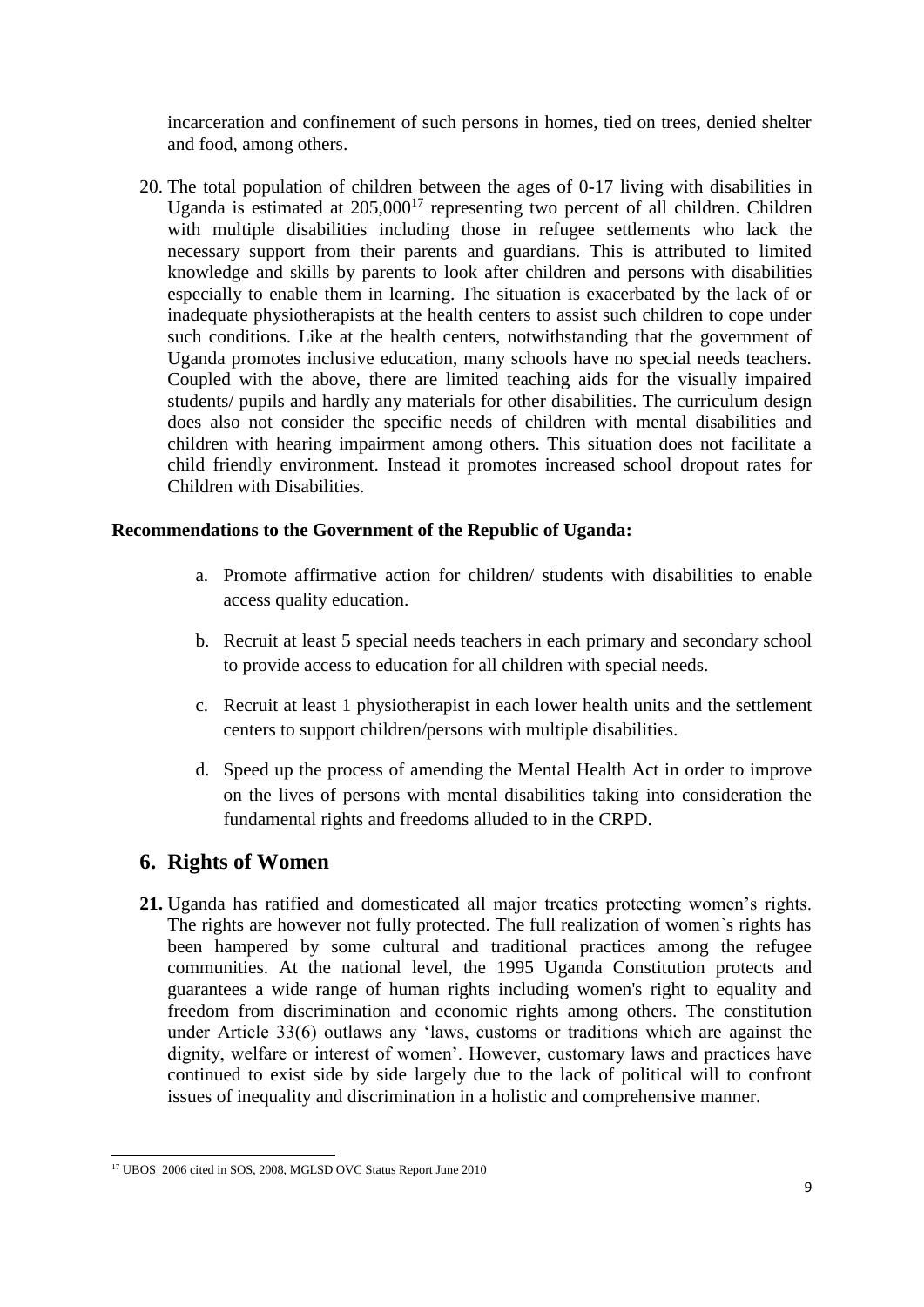- 22. Uganda continues to grapple with providing for the basic needs of refugees like health needs, sanitation facilities, shelter and food. These needs particularly affect women; who inevitably shoulder the burden of conflict in ensuring continuity; where everything is shattered.<sup>18</sup> While a number of interventions are in place to ensure refugee women`s safety and security, many gaps of a structural nature still exist. Discrimination is deeply rooted in the various cultural settings among the refugees settlements which many still hold onto. Most refugee women in the settlement shoulder the primary responsibilities for childcare and family care including fending for the family and engaging in subsistence cultivation to supplement the various government and UNHCR provisions. These negative cultural practices have increased social discrimination of women refugees in the settlements.
- 23. Regarding violence against women, Uganda has made strides in developing a legal and policy framework as well as putting in place various mechanisms, institutions and plans that aim at tackling domestic and gender based violence against women. The 2006, Domestic Violence Act aims at punishing perpetrators of domestic violence. Local councils are given the mandate to try cases of domestic violence; set fines for perpetrators; and penalize the partner in a domestic relationship who injures or endangers the health of the other. It is also illegal to deny a partner the economic or financial resources to which they are entitled. While these are great strides in the fight against domestic violence in Uganda, interventions addressing domestic and gender based violence against refugee women are not conclusive. A number of refugee women still experience domestic related or gender based violence<sup>19</sup>. Close to 78 per  $cent<sup>20</sup>$  of refugee women both in settlements and urban centers continue to experience domestic violence, mostly at the hands of men. The Police Crime Report for  $2013^{21}$ shows an increase in reported cases of domestic violence nationally. Over 3426 cases of domestic violence were investigated compared to 2793 cases in 2012 giving an 18.4% increase in instances of domestic violence.
- 24. On sexual and reproductive health rights of refugee women, LWF Uganda and submitting partners acknowledge the significant investment by the government in the health sector through the construction of new health centers, rehabilitation of existing health facilities, improvement in medical supplies and equipment which have improved quality and access to health care services in the refugee settlements. Coupled with the above, the government has adopted a number of policy measures to ensure the right to health specifically for women.<sup>22</sup> A National Health Policy and Health Sector Strategic Plan with emphasis on equity of access to health care especially for the most vulnerable groups including women and the poor<sup>23</sup> have been put in place. This is aimed at reducing further the instances of maternal mortality especially in refugee settlements, and ensuring that various health services are extended to all refugee settlements.

<sup>19</sup> LWF intensifies the fight against Gender-Based Violence in Rwamwanja Refugee Settlement

<sup>22</sup> Life-saving water delivered to South Sudanese refugees in Uganda

-

<sup>&</sup>lt;sup>18</sup> Isis Wicce (2014), Forced to flee: Voices of Congolese Women Refugees in Uganda

[http://lwf.or.ug/index.php?option=com\\_content&view=article&id=106:lwf-intensifies-the-fight-against-gender-based-violence-in](http://lwf.or.ug/index.php?option=com_content&view=article&id=106:lwf-intensifies-the-fight-against-gender-based-violence-in-rwamwanja-refugee-settlement&catid=42:news&Itemid=18)[rwamwanja-refugee-settlement&catid=42:news&Itemid=18](http://lwf.or.ug/index.php?option=com_content&view=article&id=106:lwf-intensifies-the-fight-against-gender-based-violence-in-rwamwanja-refugee-settlement&catid=42:news&Itemid=18)

<sup>&</sup>lt;sup>20</sup> Uganda: New Law On Domestic Violence Good But Attitude Change is Vital available a[t http://allafrica.com/stories/201004160338.html](http://allafrica.com/stories/201004160338.html) <sup>21</sup> Uganda Police Force Annual Crimes and Traffic/ Road Safety Report 2013

[http://lwf.or.ug/index.php?option=com\\_content&view=article&id=129:life-saving-water-delivered-to-south-sudanese-refugees-in](http://lwf.or.ug/index.php?option=com_content&view=article&id=129:life-saving-water-delivered-to-south-sudanese-refugees-in-uganda&catid=42:news&Itemid=18)[uganda&catid=42:news&Itemid=18](http://lwf.or.ug/index.php?option=com_content&view=article&id=129:life-saving-water-delivered-to-south-sudanese-refugees-in-uganda&catid=42:news&Itemid=18)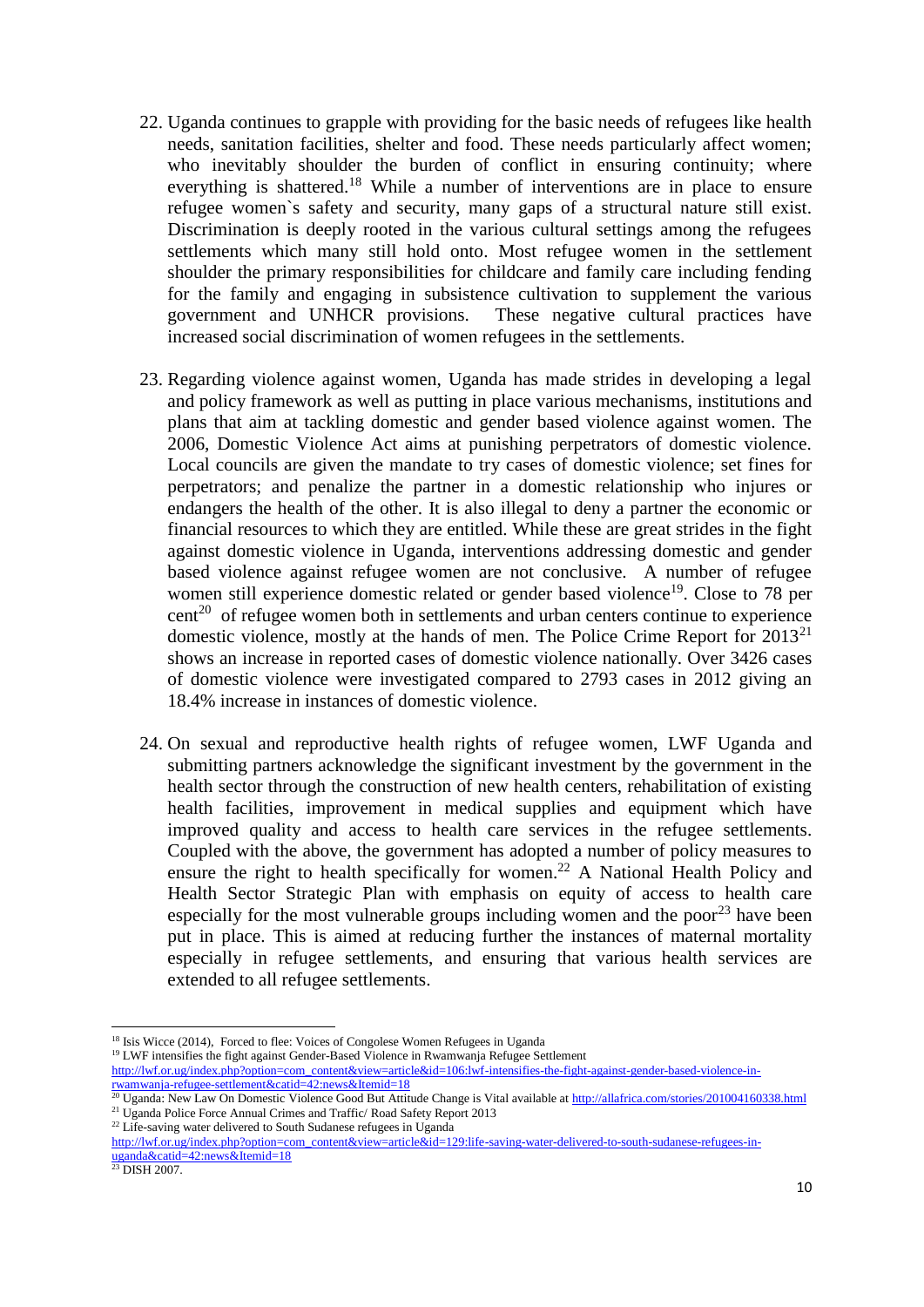25. Notwithstanding the progress made, there still exist gaps in the health sector that limit women`s full enjoyment of sexual and reproductive rights. These gaps hamper the refugee women from attaining the highest quality of health services. Uganda continues to have deteriorating reproductive indicators with women dying from preventable and treatable diseases, pregnancy and child‐birth complications among others. The health care delivery system has been highly dependent on both external funding and special initiatives confined to geographical areas, population groups or health interventions. High on the list of gaps is the limited drug supplies at the health facilities and the continued lack of adequate trained personnel which greatly impacts on the right to access to health services by refugees. Also of concern are the poor budget allocations for the health sector contrary to government commitments under the Abuja Declaration to earmark 15% of the national GDP to the health sector.

#### **Recommendations to the Government of the Republic of Uganda:**

- a. Undertake measures that aim at improving the health care system in Uganda and in particular in the refugee settlements to ensure that all refugees attain the highest level of access to health services.
- b. Implement the Abuja Declaration and increase funding to the health sector to ensure functional and accessible health services, as well as guarantee improved remuneration of medical personnel.
- c. Increase the supply of essential drugs in all health centers.
- d. Review the current drug distribution and management systems with a view to decentralizing drug distribution bearing in mind that refugees have no money to purchase prescribed drugs from drug shops.
- e. Make provision for neo natal and post natal services to all expectant refugee mothers at all health facilities mandatory and free of charge.

### **7. Refugee Host Communities**

- 26. The refugee host communities in the districts of Kamwenge and Adjumani continue to provide a hospitable and conducive environment to the establishment and existence of refugee settlements. Host communities live side by side in harmony with the refugees and share a number of basic services with the refugees. There are however various challenges faced by host communities. Many of the host communities complain of discrimination at the health centers, especially in attaining referrals as such services are sponsored and exclusively for the refugees.
- 27. Women and children in the host communities face peculiar challenges. Many of the women face domestic violence at the hands of abusive men due to cultural discriminatory attitudes and practices live in abject poverty. Women walk long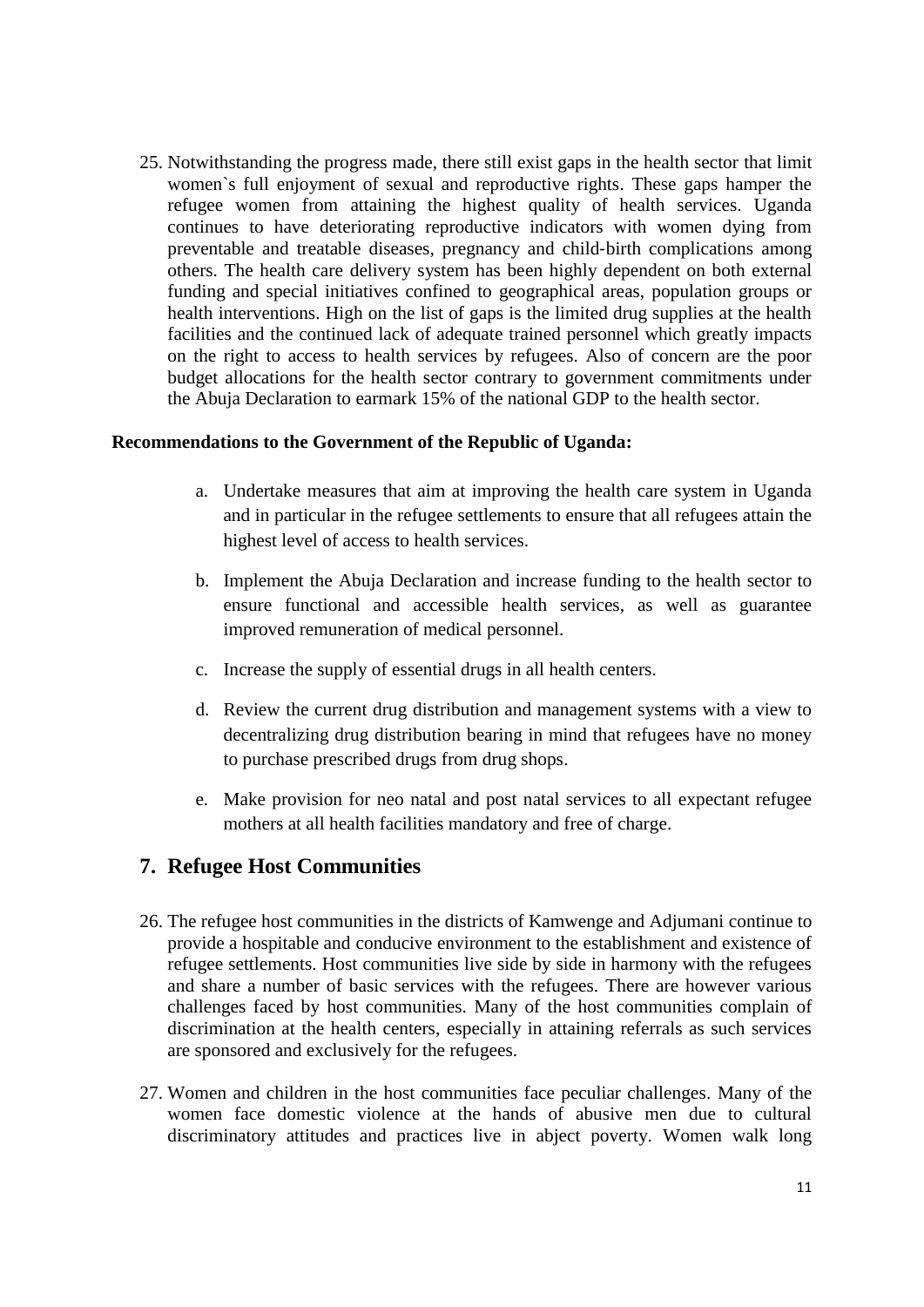distances to access health centers as many live detached from the refugee settlements where such services are established.

#### **Recommendations to the Government of the Republic of Uganda:**

- a. Make provision for supply of fuel for ambulances at the health centers to enable all expectant mothers' access health centers in a timely manner to reduce the high mortality rates.
- b. Put in place mechanisms that aim at curbing domestic and sexual based violence within the communities.
- c. Increase the supply of essential drugs for both refugees and host communities at the health centres.

## **8. Post Conflict Communities**

- 28. Having played a critical role in ensuring that the region of northern Uganda experiences enduring peace, a number of initiatives such as the Peace Recovery Development Program for Northern Uganda (PRDP) and the Northern Uganda Social Action Fund (NUSAF) were initiated. The PRDP project is a comprehensive plan by government to eradicate poverty and improve the welfare of the people in Northern Uganda, following the 20 year old war between the Lord's Resistance Army and Ugandan government.<sup>24</sup> However, macro-economic policies and stability have been achieved at the expense of horizontal and vertical inequalities in post conflict communities<sup>25</sup>. Many communities in the post war conflict areas still lag behind compared to other regions and are dependent on the support from other actors who supplement government interventions.<sup>26</sup>
- 29. The pre-occupation with macroeconomic stability and investment competitiveness has relegated social welfare, social security, and human development issues to the backyard of policy and official thinking. As such, there are very few and limited official intervening programs that would be of benefit to especially the women and children in the post conflict areas. Considering themselves as marginalized and forgotten, the communities of Abam Village Palabekgem, Sub County in Lamwo District, Layik East, Amida Sb County Kitgum District and Akwara Village Ogole Parish Lapul Sub County, and Kanakoko West both in Pader District still face challenges in accessing basic services. Going by the phrase 'the forgotten People" many decry of the absence of government structures and facilities in the area which has deprived them of basic services like access to schools, and health centers- to which children and patients have to trek long distances. The children suffer from the nodding disease a mysterious ailment characterized by seizures, nodding of the head,

<sup>24</sup> See Omony Bosco: IDP Returns and Settlement, available at [http://www.bosco](http://www.bosco-uganda.wikispaces.net/IDP+returns+and+resettlement)[uganda.wikispaces.net/IDP+returns+and+resettlement](http://www.bosco-uganda.wikispaces.net/IDP+returns+and+resettlement)

<sup>25</sup> FOWODE. Equal by right the Uganda women's agenda 2010 - 2016

<sup>&</sup>lt;sup>26</sup> Every Drop Counts: Community Buy-In in Water Projects in Northern Uganda

[http://lwf.or.ug/index.php?option=com\\_content&view=article&id=95:every-drop-counts-community-buy-in-in-water-projects-in-northern](http://lwf.or.ug/index.php?option=com_content&view=article&id=95:every-drop-counts-community-buy-in-in-water-projects-in-northern-uganda-&catid=42:news&Itemid=18)[uganda-&catid=42:news&Itemid=18](http://lwf.or.ug/index.php?option=com_content&view=article&id=95:every-drop-counts-community-buy-in-in-water-projects-in-northern-uganda-&catid=42:news&Itemid=18)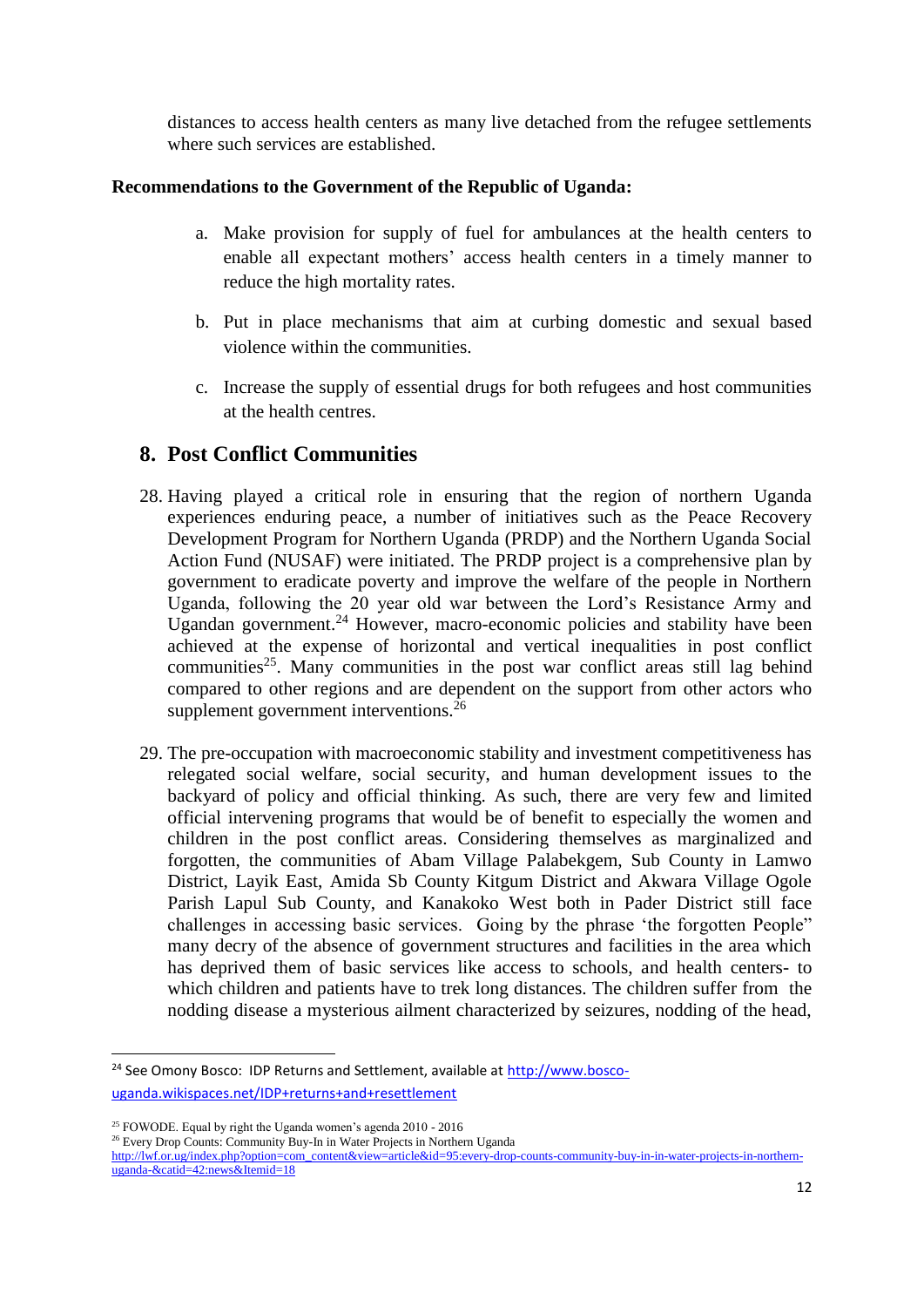mental retardation and stunting, which affects thousands of children in the region, leading the government to draw up a wide-ranging response plan.<sup>27</sup> The children are faced with school drop outs, defilement and shattered future. Specific interventions to curb further spread and treatment of the disease have not been exhaustive. This exclusion and marginalization has led to various rights of the communities being not met. Coupled to the above, the communities are faced with problems associated to land grabbing and forced illegal evictions orchestrated by state and non-state agents. This has exposed many of the poor families to hardships on returning from war, and have had their lands illegally acquired by powerful and wealthy politicians and multilateral companies.

30. Despite their substantial economic and social contributions to recovery process, women in the above communities are still experiencing hardships. Many still grapple with gender based and domestic related violence at home. The cultural setting continues to position women as subordinate to men. Women shoulder the primary responsibilities for family and childcare as well as engage in subsistence cultivation or economic activities to support their households. The most debilitating to this form of gender equality and non achievement of equality by women has been the continuing influence of patriarchy and culture which continues to hold sway over the status and rights of women in post conflict communities. The girl child is equally faced with various challenges. Bullied on the way to school, and home, girls are faced with a day to day sexual based violence, by boys and men. The result has been dropping out of school into early marriage, due to the slow pace or lack of law reforms with respect to discrimination.

#### **Recommendations to the Government of the Republic of Uganda:**

- a. Undertake specific interventions in the Districts of Amuru, Nwoya, Pader and Lamwo as post conflict areas to reduce the escalating incidents of land grabbing.
- b. Compensate all victims of land grabbing and curb forced evictions or unlawful acquisition of land by state agents and non state actors.
- c. Fully equip health centres with adequate drugs and other equipments that are relevant to the needs of the patients.
- d. Investigate and treat all children suffering from nodding disease and improve their welfare.

-

<sup>&</sup>lt;sup>27</sup> Tackling Nodding Disease;<http://www.irinnews.org/report/95021/uganda-tackling-nodding-disease>